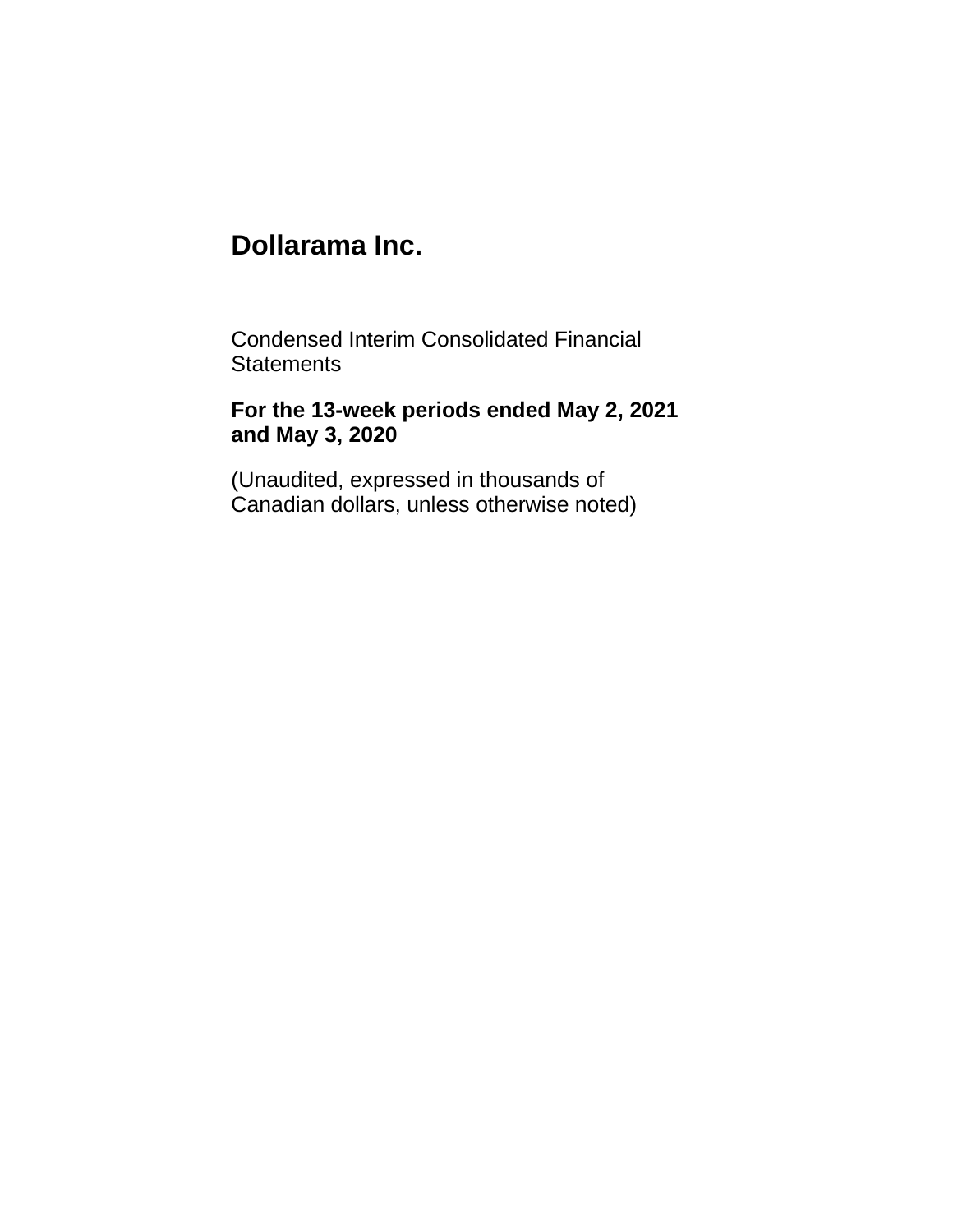# Interim Consolidated Statements of Financial Position as at (Unaudited, expressed in thousands of Canadian dollars)

|                                                                                   | <b>Note</b>         | May 2,<br>2021         | January 31,<br>2021    |
|-----------------------------------------------------------------------------------|---------------------|------------------------|------------------------|
| <b>Assets</b>                                                                     |                     | \$                     | \$                     |
|                                                                                   |                     |                        |                        |
| <b>Current assets</b>                                                             |                     |                        |                        |
| Cash<br>Accounts receivable                                                       |                     | 49,100<br>21,050       | 439,144<br>20,546      |
| Prepaid expenses                                                                  |                     | 11,154                 | 9,549                  |
| Prepaid income taxes                                                              |                     | 16,790                 |                        |
| Inventories                                                                       |                     | 629,375                | 630,655                |
| Derivative financial instruments                                                  | 10                  | 1,593                  | 468                    |
|                                                                                   |                     | 729,062                | 1,100,362              |
| <b>Non-current assets</b>                                                         |                     |                        |                        |
| Right-of-use assets                                                               | 6                   | 1,367,441              | 1,344,639              |
| Property, plant and equipment                                                     |                     | 715,331                | 709,469                |
| Intangible assets<br>Derivative financial instruments                             | 10                  | 161,169                | 161,791<br>314         |
| Goodwill                                                                          |                     | 727,782                | 727,782                |
| Equity-accounted investment                                                       |                     | 175,402                | 179,389                |
| <b>Total assets</b>                                                               |                     | 3,876,187              | 4,223,746              |
| Liabilities and shareholders' equity                                              |                     |                        |                        |
| <b>Current liabilities</b>                                                        |                     |                        |                        |
| Accounts payable and accrued liabilities                                          |                     | 226,308                | 253,072                |
| Short-term borrowings                                                             | $\overline{7}$      | 138,757                |                        |
| Dividend payable                                                                  |                     | 15,501                 | 14,583                 |
| Derivative financial instruments                                                  | 10                  | 41,323                 | 25,821                 |
| Income taxes payable                                                              |                     |                        | 12,975                 |
| Current portion of long-term debt                                                 | $\overline{7}$      | 540,063                | 832,821                |
| Current portion of lease liabilities                                              | 6                   | 205,551                | 181,893                |
|                                                                                   |                     | 1,167,503              | 1,321,165              |
| <b>Non-current liabilities</b>                                                    |                     |                        |                        |
| Non-current portion of long-term debt<br>Non-current portion of lease liabilities | $\overline{7}$<br>6 | 1,044,381<br>1,404,068 | 1,044,079<br>1,401,769 |
| Deferred income taxes                                                             |                     | 119,574                | 121,879                |
| Derivative financial instruments                                                  | 10                  | 171                    |                        |
| <b>Total liabilities</b>                                                          |                     | 3,735,697              | 3,888,892              |
| <b>Commitments</b>                                                                |                     |                        |                        |
| Shareholders' equity                                                              |                     |                        |                        |
| Share capital                                                                     | 8                   | 486,382                | 485,487                |
| Contributed surplus                                                               | 8                   | 29,187                 | 28,527                 |
| Deficit                                                                           |                     | (327, 431)             | (149, 983)             |
| Accumulated other comprehensive loss                                              |                     | (47, 648)              | (29, 177)              |
| Total shareholders' equity                                                        |                     | 140,490                | 334,854                |
| Total liabilities and shareholders' equity                                        |                     | 3,876,187              | 4,223,746              |

The accompanying notes are an integral part of these condensed interim consolidated financial statements.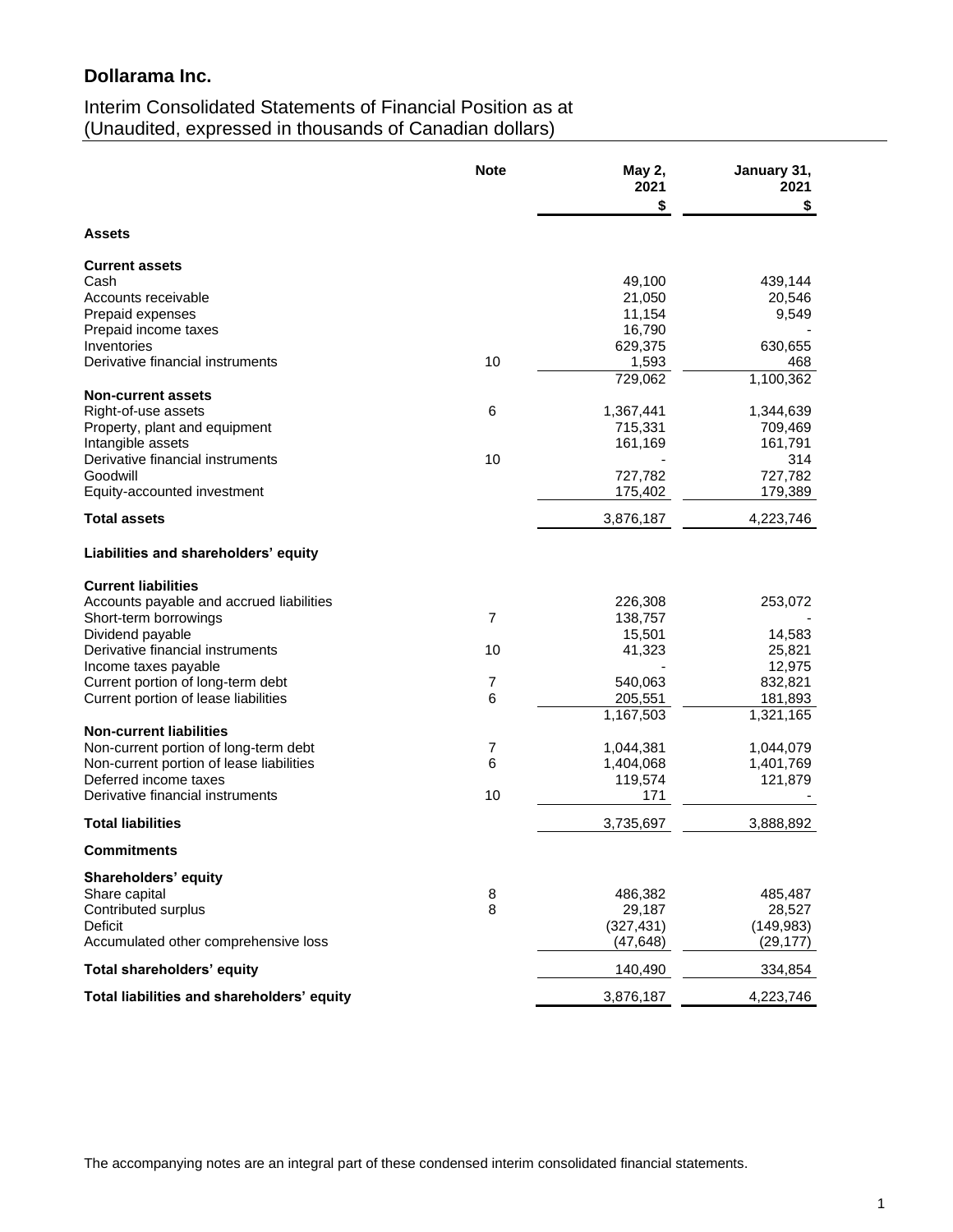# Interim Consolidated Statements of Changes in Shareholders' Equity For the 13-week periods ended (Unaudited, expressed in thousands of Canadian dollars, except share amounts)

|                                                                             | <b>Note</b> | Number of        |                               |                                    |                      | <b>Accumulated</b><br>other    |                      |
|-----------------------------------------------------------------------------|-------------|------------------|-------------------------------|------------------------------------|----------------------|--------------------------------|----------------------|
|                                                                             |             | common<br>shares | <b>Share</b><br>capital<br>\$ | <b>Contributed</b><br>surplus<br>S | <b>Deficit</b><br>\$ | comprehensive<br>income (loss) | <b>Total</b><br>\$   |
|                                                                             |             |                  |                               |                                    |                      |                                |                      |
| Balance - January 31, 2021                                                  | 8           | 310,266,429      | 485,487                       | 28,527                             | (149, 983)           | (29, 177)                      | 334,854              |
| Net earnings<br>Other comprehensive loss                                    |             |                  |                               |                                    | 113,574              | (27, 480)                      | 113,574<br>(27, 480) |
| Total comprehensive income (loss)                                           |             |                  |                               |                                    | 113,574              | (27, 480)                      | 86,094               |
| Transfer of realized cash flow hedge losses                                 |             |                  |                               |                                    |                      |                                |                      |
| to inventory<br>Dividends declared<br>Repurchase and cancellation of common |             |                  |                               |                                    | (15, 501)            | 9,009                          | 9,009<br>(15,501)    |
| shares<br>Share-based compensation                                          | 8<br>8      | (4,935,573)      | (7, 841)                      | 2,217                              | (275, 521)           |                                | (283, 362)           |
| Issuance of common shares                                                   | 8           | 268,300          | 7,179                         |                                    |                      |                                | 2,217<br>7,179       |
| Reclassification for the exercise of share<br>options                       | 8           |                  | 1,557                         | (1, 557)                           |                      |                                |                      |
| <b>Balance - May 2, 2021</b>                                                |             | 305,599,156      | 486,382                       | 29,187                             | (327, 431)           | (47, 648)                      | 140,490              |
| Balance - February 2, 2020                                                  | 8           | 310,231,037      | 448,704                       | 29,108                             | (574, 110)           | 4,102                          | (92, 196)            |
| Net earnings<br>Other comprehensive income                                  |             |                  |                               |                                    | 86,079               | 28,944                         | 86,079<br>28,944     |
| <b>Total comprehensive income</b>                                           |             |                  |                               |                                    | 86.079               | 28,944                         | 115,023              |
| Transfer of realized cash flow hedge gains<br>to inventory                  |             |                  |                               |                                    |                      | (5, 448)                       | (5, 448)             |
| Dividends declared                                                          |             |                  |                               | 1,180                              | (13,659)             |                                | (13,659)             |
| Share-based compensation<br>Issuance of common shares                       | 8<br>8      | 190,500          | 5,434                         |                                    |                      |                                | 1,180<br>5,434       |
| Reclassification for the exercise of share<br>options                       | 8           |                  | 1,122                         | (1, 122)                           |                      |                                |                      |
| <b>Balance - May 3, 2020</b>                                                |             | 310,421,537      | 455,260                       | 29,166                             | (501, 690)           | 27,598                         | 10,334               |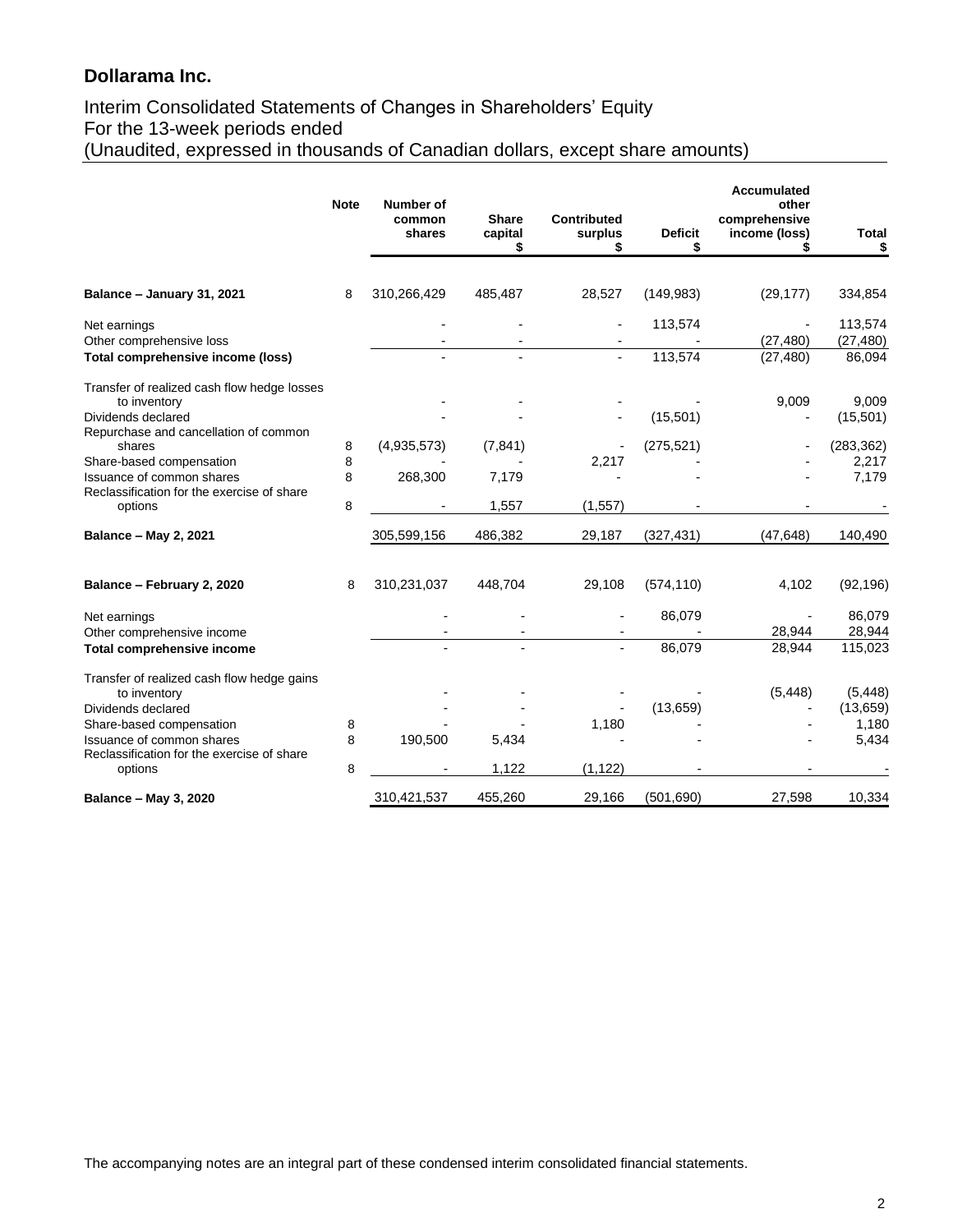# Interim Consolidated Statements of Net Earnings and Comprehensive Income For the 13-week periods ended

(Unaudited, expressed in thousands of Canadian dollars, except share and per share amounts)

|                                                                                                                                               | <b>Note</b> | May 2,<br>2021                | May 3,<br>2020                |
|-----------------------------------------------------------------------------------------------------------------------------------------------|-------------|-------------------------------|-------------------------------|
|                                                                                                                                               |             | \$                            | \$                            |
| Sales<br>Cost of sales                                                                                                                        | 13          | 954,246<br>550,806            | 844,798<br>495,747            |
| Gross profit                                                                                                                                  |             | 403,440                       | 349,051                       |
| General, administrative and store operating expenses<br>Depreciation and amortization<br>Share of net earnings of equity-accounted investment | 13          | 158,672<br>71,402<br>(3, 403) | 137,738<br>63,975<br>(2, 374) |
| <b>Operating income</b>                                                                                                                       |             | 176,769                       | 149,712                       |
| Financing costs                                                                                                                               |             | 22,146                        | 27,202                        |
| Earnings before income taxes                                                                                                                  |             | 154,623                       | 122,510                       |
| Income taxes                                                                                                                                  | 9           | 41,049                        | 36,431                        |
| Net earnings                                                                                                                                  |             | 113,574                       | 86,079                        |
| Other comprehensive income                                                                                                                    |             |                               |                               |
| Items that may be reclassified subsequently to net earnings                                                                                   |             |                               |                               |
| Reclassification of losses on derivative financial instruments not<br>subject to basis adjustments                                            |             | (78)                          | (95)                          |
| Foreign currency translation adjustments                                                                                                      |             | (7,310)                       | 5,424                         |
| Share of other comprehensive losses of equity-accounted investment                                                                            |             | (447)                         | (3,864)                       |
| Income tax recovery relating to these items                                                                                                   |             | 24                            | 31                            |
| Items that will not be reclassified subsequently to net earnings                                                                              |             |                               |                               |
| Unrealized gains (losses) on derivative financial instruments subject<br>to basis adjustments                                                 |             | (26, 746)                     | 37,328                        |
| Income tax recovery (expense) relating to these items                                                                                         |             | 7,077                         | (9,880)                       |
| Total other comprehensive income (loss),<br>net of income taxes                                                                               |             | (27, 480)                     | 28,944                        |
| <b>Total comprehensive income</b>                                                                                                             |             | 86,094                        | 115,023                       |
| Earnings per common share                                                                                                                     |             |                               |                               |
| Basic net earnings per common share                                                                                                           | 11          | \$0.37                        | \$0.28                        |
| Diluted net earnings per common share                                                                                                         | 11          | \$0.37                        | \$0.28                        |
| Weighted average number of common shares outstanding<br>(thousands)                                                                           | 11          | 309,400                       | 310,281                       |
| Weighted average number of diluted common shares                                                                                              |             |                               |                               |
| outstanding (thousands)                                                                                                                       | 11          | 310,742                       | 312,074                       |

The accompanying notes are an integral part of these condensed interim consolidated financial statements.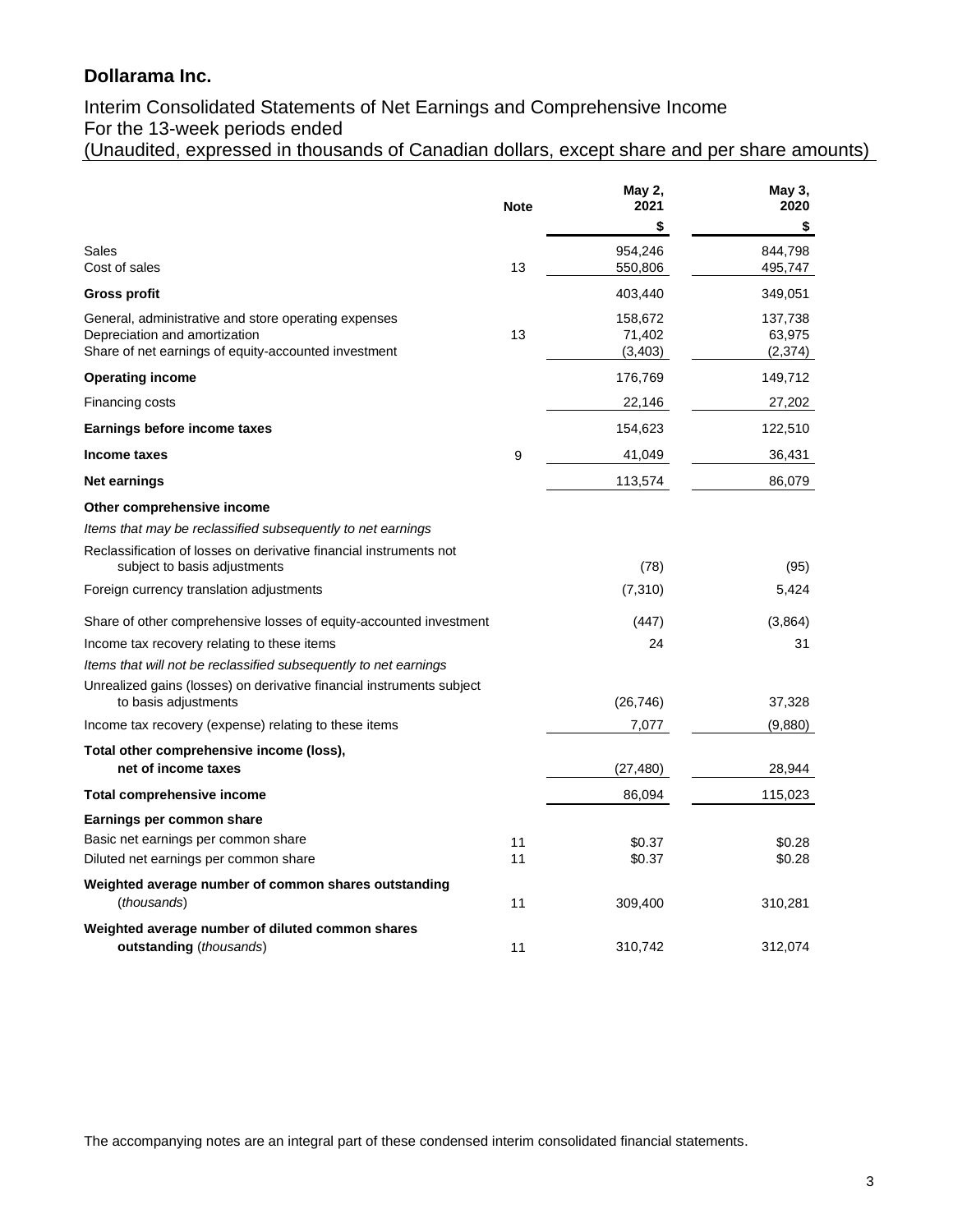# Interim Consolidated Statements of Cash Flows For the 13-week periods ended (Unaudited, expressed in thousands of Canadian dollars)

|                                                                                  | <b>Note</b>    | May 2,<br>2021 | May 3,<br>2020 |
|----------------------------------------------------------------------------------|----------------|----------------|----------------|
|                                                                                  |                | \$             | \$             |
| <b>Operating activities</b>                                                      |                |                |                |
| Net earnings                                                                     |                | 113,574        | 86,079         |
| Adjustments to reconcile net earnings to net cash generated from                 |                |                |                |
| operating activities:                                                            |                |                |                |
| Depreciation of property, plant and equipment, right-of-use                      | 13             |                | 63,975         |
| assets and amortization of intangible assets<br>Amortization of debt issue costs |                | 71,402<br>594  | 650            |
| Recognition of gains on bond lock and bond forward contracts                     |                | (78)           | (95)           |
| Share-based compensation                                                         | 8              | 2,217          | 1,180          |
| Financing costs on long-term debt                                                |                | 7,128          | 6,106          |
| Financing costs on short-term borrowings                                         |                | 298            | 456            |
| Deferred income taxes                                                            |                | 1,124          | (1,201)        |
| Gain on lease modifications                                                      |                | (852)          | (1,064)        |
| Share of net earnings of equity-accounted investment                             |                | (3, 403)       | (2, 374)       |
|                                                                                  |                | 192,004        | 153,712        |
| Changes in non-cash working capital components                                   | 14             | (57, 723)      | 30,820         |
| Net cash generated from operating activities                                     |                | 134,281        | 184,532        |
|                                                                                  |                |                |                |
| <b>Investing activities</b>                                                      |                |                |                |
| Additions to property, plant and equipment                                       |                | (26, 071)      | (42, 921)      |
| Additions to intangible assets                                                   |                | (4,299)        | (5,077)        |
| Proceeds from disposal of property, plant and equipment                          |                | 173            | 106            |
| Net cash used in investing activities                                            |                | (30,197)       | (47, 892)      |
| <b>Financing activities</b>                                                      |                |                |                |
| Net proceeds of short-term borrowings                                            | 7              | 139,255        | 383,191        |
| Net proceeds of Credit Facility                                                  | $\overline{7}$ |                | 277,500        |
| Repayment of Series 3 and Series 2 Floating Rate Notes,                          |                |                |                |
| respectively                                                                     | 7              | (300,000)      | (300,000)      |
| Payment of debt issue costs                                                      |                | (178)          | (290)          |
| Principal elements of lease liabilities                                          | 6              | (42, 439)      | (56, 558)      |
| Issuance of common shares                                                        | 8              | 7,179          | 5,434          |
| Dividends paid                                                                   |                | (14, 583)      | (13, 737)      |
| Repurchase and cancellation of common shares                                     | 8              | (283, 362)     |                |
| Net cash (used in) / generated from financing activities                         |                | (494, 128)     | 295,540        |
| Change in cash                                                                   |                | (390, 044)     | 432,180        |
| Cash – beginning of period                                                       |                | 439,144        | 90,464         |
| Cash - end of period                                                             |                | 49,100         | 522,644        |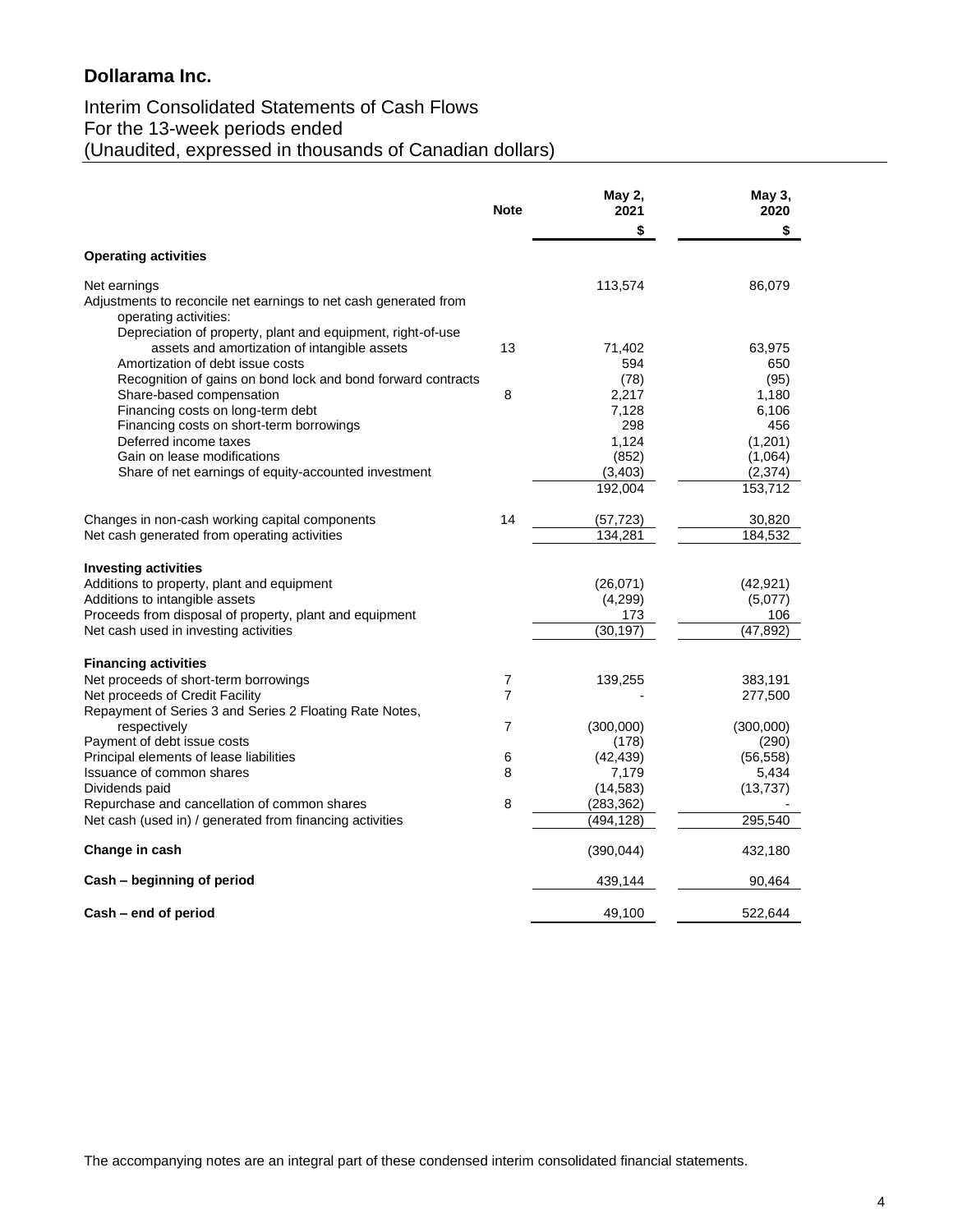### **1 General information**

Dollarama Inc. (the "Corporation") was formed on October 20, 2004 under the Canada Business Corporations Act. The Corporation offers a broad assortment of general merchandise, consumable products and seasonal items at select, fixed price points up to \$4.00 in-store and online in Canada. As at May 2, 2021, the Corporation maintains retail operations in every Canadian province.

The Corporation's head and registered office is located at 5805 Royalmount Avenue, Montreal, Quebec, H4P 0A1. The Corporation's warehousing and distribution operations are also located in the Montreal area. The Corporation is listed on the Toronto Stock Exchange ("TSX") under the symbol "DOL".

As at May 2, 2021, the significant entities within the legal structure of the Corporation are as follows:



Dollarama L.P. operates the chain of stores in Canada and performs related logistical and administrative support activities.

Dollarama International Inc. ("Dollarama International") has retail operations in Latin America through its 50.1% equity investment in Dollarcity, a value retailer headquartered in Panama. Dollarcity offers a broad assortment of general merchandise, consumable products and seasonal items at select, fixed price points up to US\$3.00 (or the equivalent in local currency) in stores located in El Salvador and Guatemala and up to the equivalent of US\$4.00 in local currency in stores located in Colombia. Dollarama International also sells merchandise and renders services to Dollarcity. For the 13-week periods ended May 2, 2021 and May 3, 2020, sales by Dollarama International to Dollarcity represented approximately 1% of the Corporation's total consolidated sales.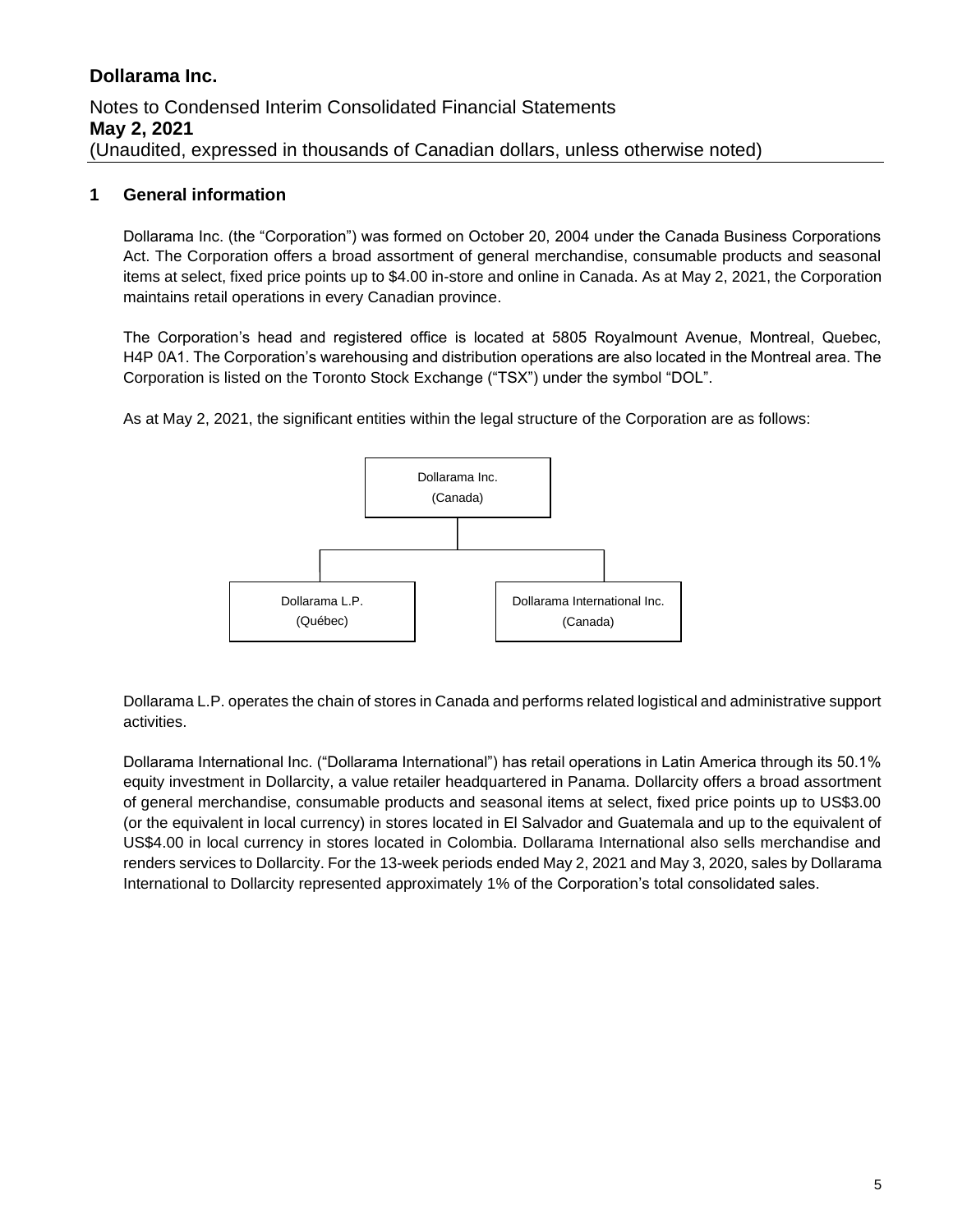### **2 Basis of preparation**

These unaudited condensed interim consolidated financial statements were approved by the board of directors of the Corporation (the "Board of Directors") for issue on June 9, 2021.

The Corporation prepares its condensed interim consolidated financial statements in accordance with generally accepted accounting principles in Canada ("GAAP") as set out in the CPA Canada Handbook – Accounting under Part I, which incorporates International Financial Reporting Standards ("IFRS") as issued by the International Accounting Standards Board ("IASB"). These unaudited condensed interim consolidated financial statements have been prepared in accordance with IFRS applicable to the preparation of interim financial statements, including IAS 34, "Interim Financial Reporting". In accordance with GAAP, these financial statements do not include all of the financial statement disclosures required for annual financial statements and should be read in conjunction with the Corporation's audited annual consolidated financial statements for the year ended January 31, 2021 ("Fiscal 2021"), which have been prepared in accordance with IFRS as issued by the IASB. In management's opinion, the unaudited condensed interim consolidated financial statements reflect all the adjustments that are necessary for a fair presentation of the results for the interim period presented.

#### **Seasonality of operations**

The Corporation's sales generally increase ahead of major holidays, with December representing the highest proportion of sales, but otherwise experience limited seasonal fluctuations. However, the occurrence of certain events that are beyond the Corporation's control, such as unusually adverse weather or an epidemic or pandemic outbreak (like the COVID-19 pandemic), and that cause disruption in its operations could materially adversely affect the business and financial results of the Corporation. Consequently, results for the 13-week period ended May 2, 2021 may not be representative of results for subsequent quarters or for the full fiscal year.

#### **3 Summary of significant accounting policies**

Except as described below, these unaudited condensed interim consolidated financial statements have been prepared using the accounting policies as outlined in Note 3 to the Fiscal 2021 audited consolidated financial statements.

#### **Performance share units**

On March 30, 2021, upon recommendation of the Human Resources and Compensation Committee, the Board of Directors approved the introduction of a new performance component to the Corporation's long-term incentive plan ("LTIP"), namely performance share units ("PSUs"), to be awarded annually concurrently with share options. Awards under the LTIP are now allocated so that at all times PSUs represent a minimum of 50% of the target dollar value of the LTIP award. PSUs will be settled shortly after the vesting determination date, following the expiry of the three-year performance period of each grant, in common shares of the Corporation purchased on the open market. Vesting will be based upon the achievement of performance objectives established at the time of the award by the Board of Directors.

The PSU grants are equity-settled transactions whereby the compensation expense is measured based on an estimated fair value at the grant date and recognized over the related performance period of three years with a corresponding increase in contributed surplus.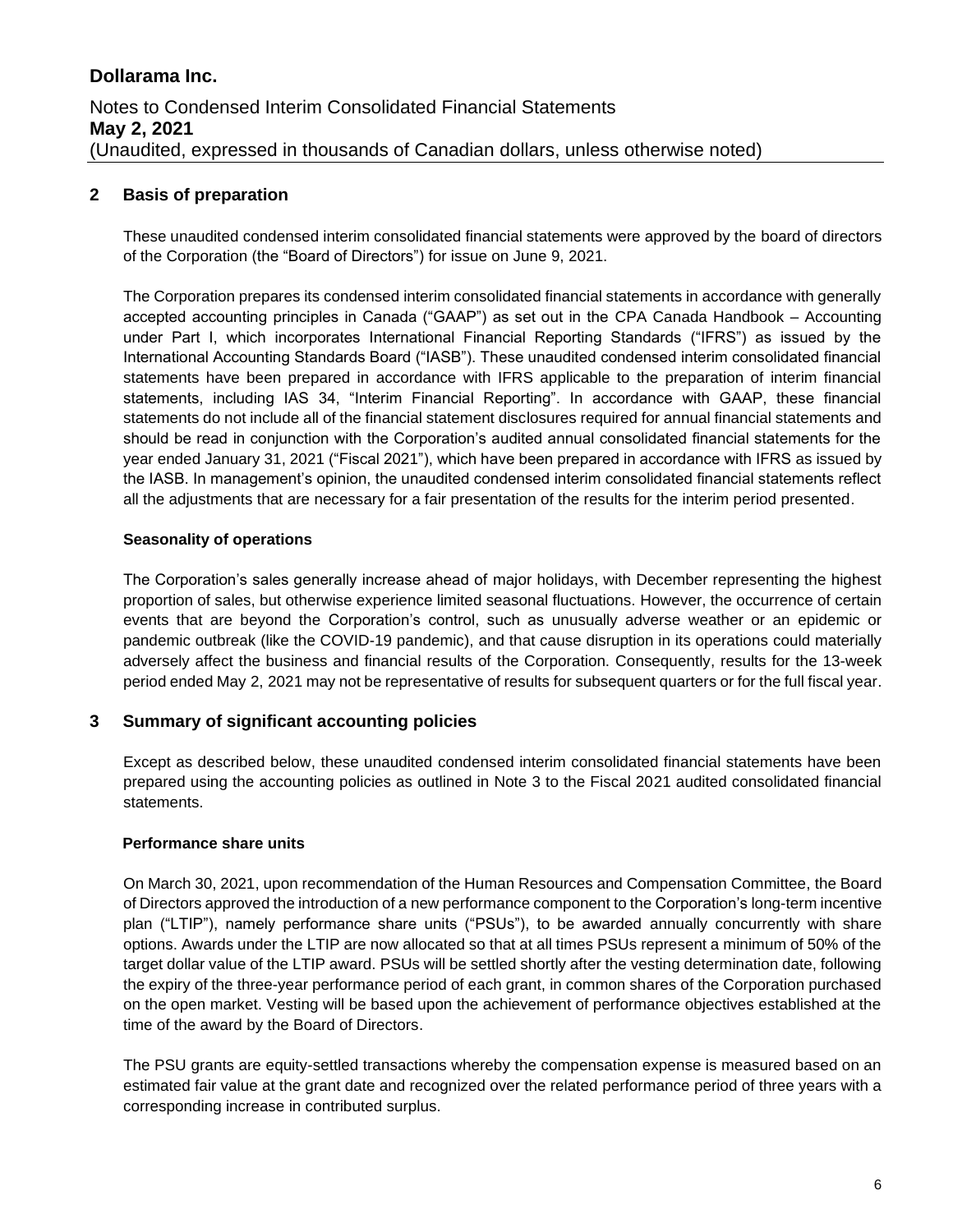#### **4 New accounting standards**

#### **New accounting standards announced but not yet adopted**

On March 31, 2021, the IASB extended by 12 months the availability of the practical expedient issued in May 2020 which relieves lessees from assessing whether a COVID-19 related rent concession is a lease modification. The 2021 amendments are effective for annual reporting periods beginning on or after April 1, 2021. Early adoption is permitted. Application of the practical expedient and its extension did not have an impact on the financial results of the Corporation.

#### **5 Critical accounting estimates and judgments**

The preparation of financial statements requires management to make estimates and assumptions using judgment that affect the application of accounting policies and the reported amounts of assets and liabilities, income and expenses during the reporting period. Estimates and other judgments are continually evaluated and are based on management's experience and other factors, including expectations about future events that are believed to be reasonable under the circumstances. Actual results may differ from those estimates.

These unaudited condensed interim consolidated financial statements have been prepared using the critical accounting estimates and judgments as outlined in Note 5 to the Fiscal 2021 audited consolidated financial statements.

#### **6 Leases**

As at May 2, 2021, the Corporation owned one store, one distribution centre, one warehouse and leased 1,367 stores, its head office, five warehouses and some equipment.

#### **a) Additions to right-of-use assets**

Additions to the right-of-use assets during the 13-week period ended May 2, 2021 amounted to \$71,388 (May 3, 2020 – \$39,702).

#### **b) Amounts recognized in the condensed interim consolidated statement of net earnings**

|                                             | <b>May 2,</b><br>2021<br>S | May 3,<br>2020 |
|---------------------------------------------|----------------------------|----------------|
| Depreciation of right-of-use assets         | 46,536                     | 43,146         |
| Gain on lease remeasurements                | (943)                      | (1,085)        |
| Interest on lease liabilities               | 11.491                     | 11.913         |
| Variable lease expenses not included in the |                            |                |
| measurement of the lease liabilities        | 23,628                     | 24,692         |
| Expenses relating to short-term leases      | 4.916                      | 4.175          |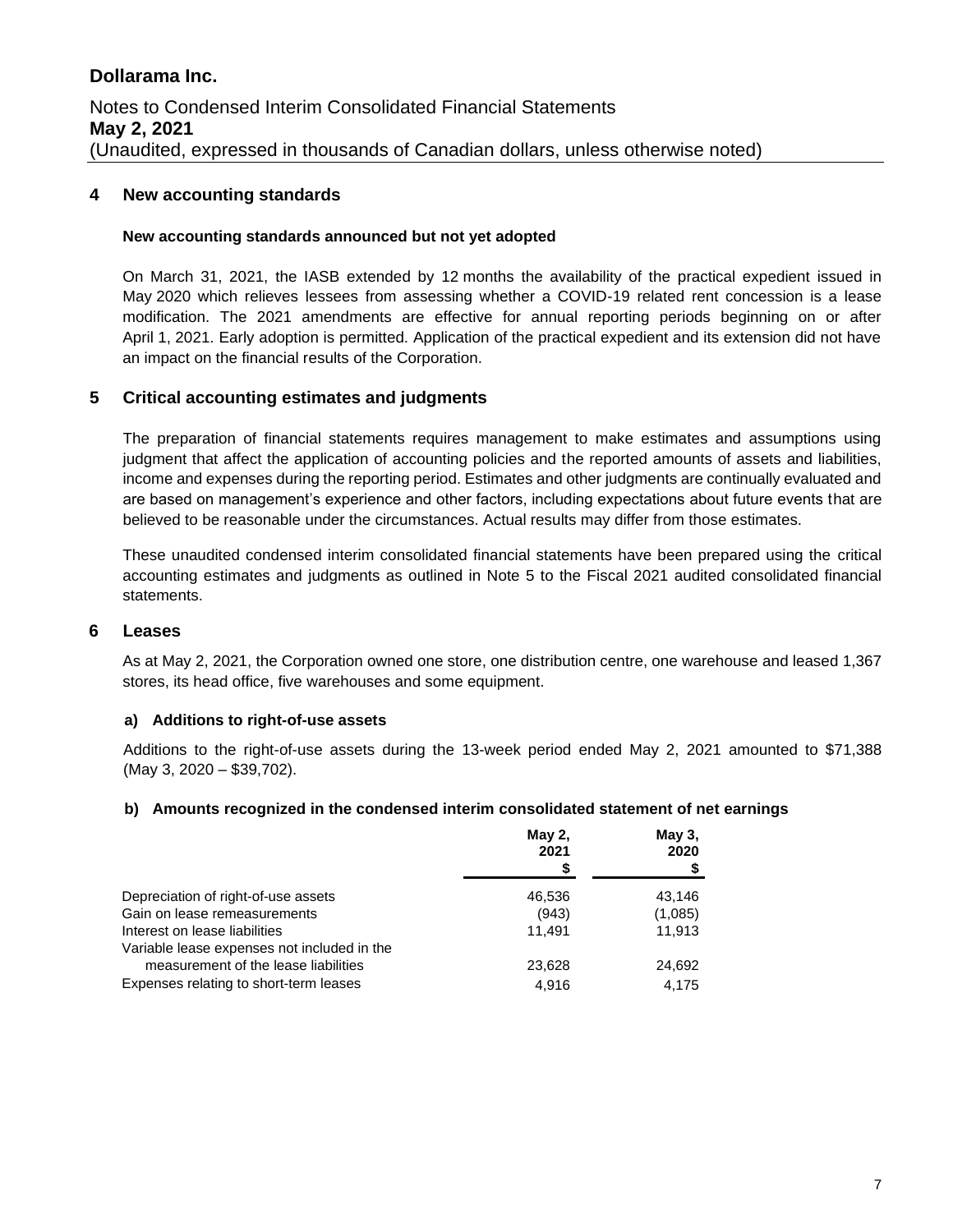## **6 Leases (cont'd)**

#### **c) Amounts recognized in the condensed interim consolidated statement of cash flows**

|                                                | May 2,<br>2021<br>\$ | May 3,<br>2020 |
|------------------------------------------------|----------------------|----------------|
| Lease cash flows                               |                      |                |
| Fixed payments                                 | 58,360               | 72,837         |
| Variable payments                              | 22,652               | 31,742         |
| Short-term leases                              | 4,916                | 4,175          |
| Tenant incentives received                     | (4,430)              | (4,366)        |
|                                                | 81,498               | 104,388        |
| <b>Principal elements of lease liabilities</b> |                      |                |
| Fixed payments                                 | 58,360               | 72,837         |
| Tenant incentives received                     | (4, 430)             | (4,366)        |
| Interest on lease liabilities                  | (11,491)             | (11, 913)      |
|                                                | 42,439               | 56,558         |

### **7 Debt**

| Long-term debt outstanding consists of the following as at:                                                                                                                                  | May 2,<br>2021<br>\$    | January 31,<br>2021<br>\$ |
|----------------------------------------------------------------------------------------------------------------------------------------------------------------------------------------------|-------------------------|---------------------------|
| Senior unsecured notes bearing interest at:                                                                                                                                                  |                         |                           |
| Fixed annual rate of 1.505% payable in equal semi-annual<br>instalments, maturing September 20, 2027 (the "1.505% Fixed                                                                      |                         |                           |
| Rate Notes")                                                                                                                                                                                 | 300,000                 | 300,000                   |
| Fixed annual rate of 3.55% payable in equal semi-annual instalments,<br>maturing November 6, 2023 (the "3.55% Fixed Rate Notes")<br>Fixed annual rate of 2.203% payable in equal semi-annual | 500,000                 | 500,000                   |
| instalments, maturing November 10, 2022 (the "2.203% Fixed<br>Rate Notes")                                                                                                                   | 250,000                 | 250,000                   |
| Fixed annual rate of 2.337% payable in equal semi-annual<br>instalments, maturing July 22, 2021 (the "2.337% Fixed Rate<br>Notes", and collectively with the 1.505% Fixed Rate Notes, the    |                         |                           |
| 3.55% Fixed Rate Notes and the 2.203% Fixed Rate Notes, the<br>"Fixed Rate Notes")                                                                                                           | 525,000                 | 525,000                   |
| Variable rate equal to 3-month bankers' acceptance rate (CDOR) plus<br>27 basis points payable quarterly, repaid on February 1, 2021                                                         |                         |                           |
| (the "Series 3 Floating Rate Notes")                                                                                                                                                         |                         | 300,000                   |
| Less: Unamortized debt issue costs<br>Accrued interest on Series 3 Floating Rate Notes and Fixed Rate Notes                                                                                  | (5,735)                 | (6, 151)                  |
| (collectively, the "Senior Unsecured Notes")                                                                                                                                                 | 15,179                  | 8,051                     |
| Current portion (includes the 2.337% Fixed Rate Notes maturing                                                                                                                               | 1,584,444               | 1,876,900                 |
| July 22, 2021, unamortized debt issue costs and accrued interest on                                                                                                                          |                         |                           |
| the Senior Unsecured Notes)                                                                                                                                                                  | (540, 063)<br>1.044.381 | (832, 821)<br>1.044.079   |
|                                                                                                                                                                                              |                         |                           |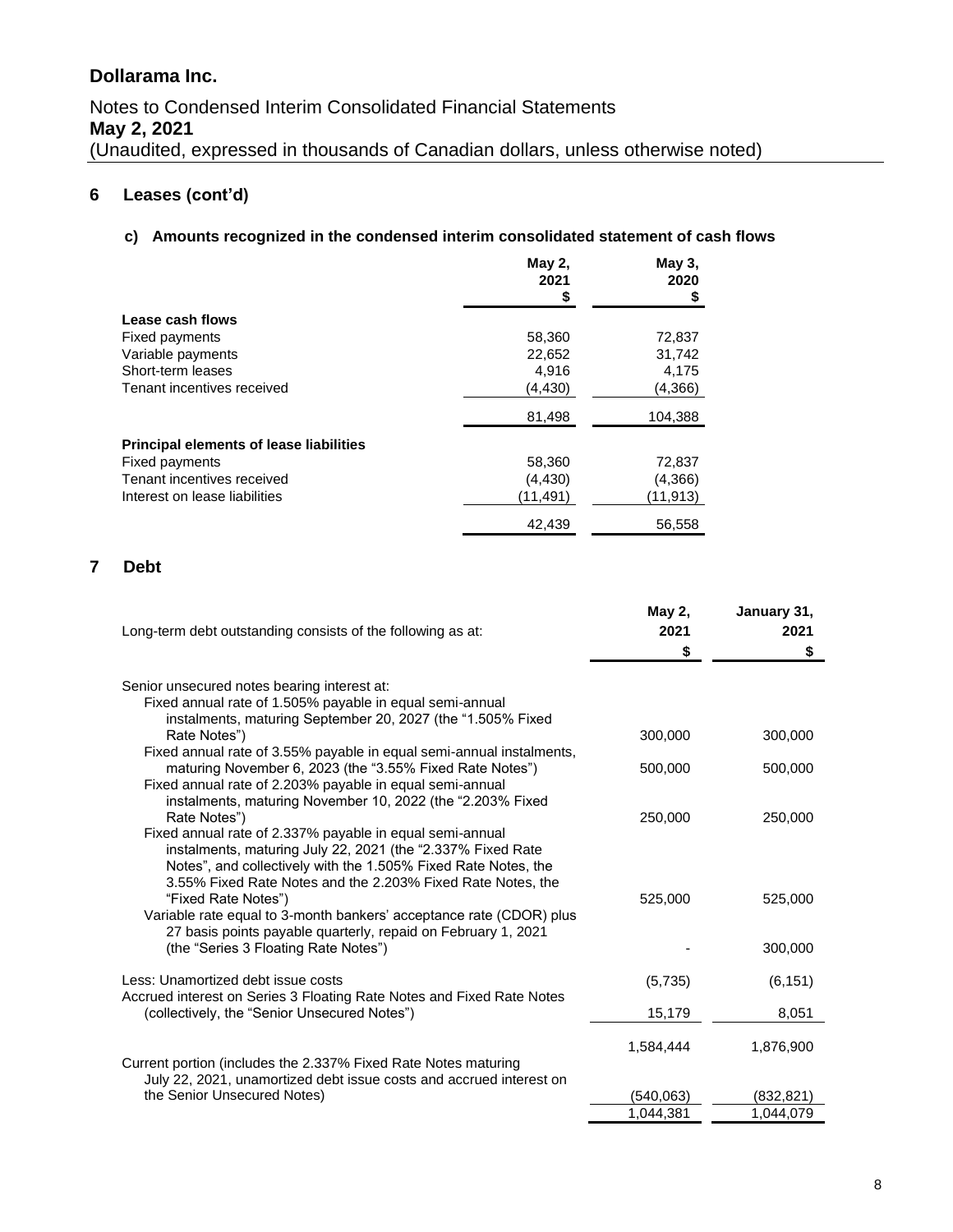# Notes to Condensed Interim Consolidated Financial Statements **May 2, 2021** (Unaudited, expressed in thousands of Canadian dollars, unless otherwise noted)

### **7 Debt (cont'd)**

The table below provides the carrying values and fair values of the Senior Unsecured Notes as at May 2, 2021 and January 31, 2021. The fair values of the Senior Unsecured Notes were determined as a level 2 in the fair value hierarchy.

|                              | May 2, 2021           |                   | <b>January 31, 2021</b> |                   |
|------------------------------|-----------------------|-------------------|-------------------------|-------------------|
|                              | <b>Carrying value</b> | <b>Fair value</b> | <b>Carrying value</b>   | <b>Fair value</b> |
|                              |                       |                   |                         |                   |
| <b>Fixed Rate Notes</b>      |                       |                   |                         |                   |
| 1.505% Fixed Rate Notes      | 298,989               | 290,520           | 300,089                 | 300,660           |
| 3.55% Fixed Rate Notes       | 506,363               | 530,550           | 501,716                 | 537,250           |
| 2.203% Fixed Rate Notes      | 252,283               | 255,275           | 250,856                 | 257,000           |
| 2.337% Fixed Rate Notes      | 528.297               | 527.100           | 525,127                 | 529,725           |
| <b>Floating Rate Notes</b>   |                       |                   |                         |                   |
| Series 3 Floating Rate Notes |                       |                   | 300,566                 | 300,030           |
|                              | 1,585,932             | 1,603,445         | 1,878,354               | 1,924,665         |

#### **Credit Agreement**

On March 9, 2021, the Corporation and the lenders entered into a third amending agreement to the Third Amended and Restated Credit Agreement (the "TARCA") in order to extend further the term for each of Facility B and Facility C from September 29, 2022 to September 29, 2023. Facility A, in the amount of \$250,000, is available until September 27, 2024 and Facility D, in the amount of \$300,000, is available until September 20, 2021.

Under the TARCA, the Corporation may, under certain circumstances and subject to receipt of additional commitments from existing lenders or other eligible institutions, request increases to committed facilities up to an aggregate amount, together with all then-existing commitments, of \$1,500,000.

The TARCA requires the Corporation to respect a minimum interest coverage ratio and a maximum leverage ratio, each tested quarterly on a consolidated basis. The Corporation has the option to borrow in Canadian or U.S. dollars.

As at May 2, 2021 and January 31, 2021, no amount was outstanding under the TARCA. As at May 2, 2021, there were letters of credit issued for the purchase of inventories which amounted to \$805 (January 31, 2021 – \$1,105). As at May 2, 2021, the Corporation was in compliance with all of its financial covenants.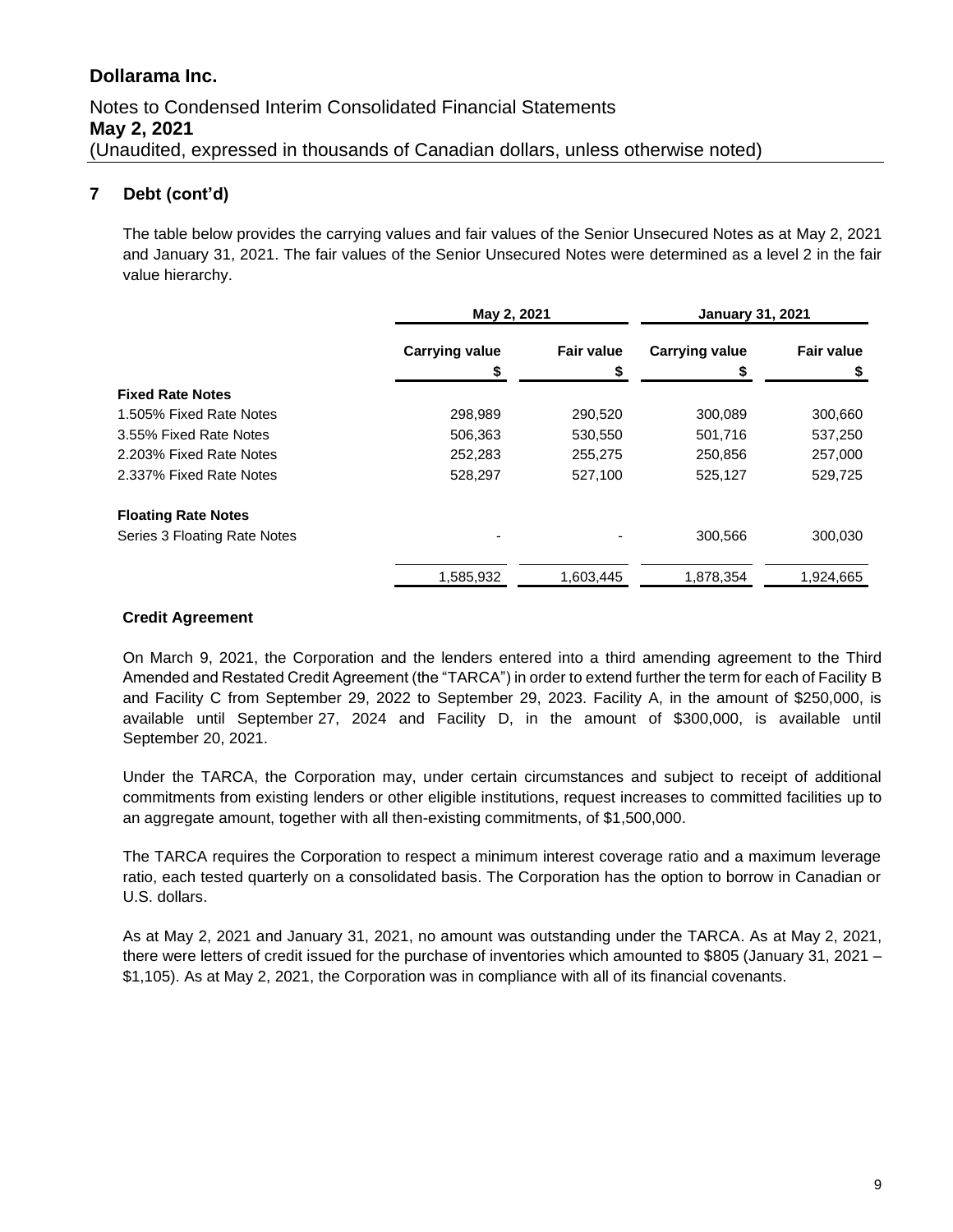## **7 Debt (cont'd)**

#### **Short-term borrowings**

Under the terms of its US commercial paper program, the Corporation may issue, from time to time, unsecured commercial paper notes with maturities not in excess of 397 days from the date of issue (the "USCP Notes"). The aggregate principal amount of USCP Notes outstanding at any one time under the US commercial paper program may not exceed US\$500,000. The Corporation uses derivative financial instruments to convert the net proceeds from the issuance of USCP Notes into Canadian dollars, and uses those proceeds for general corporate purposes.

The USCP Notes are direct unsecured obligations of the Corporation and rank equally with all of its other unsecured and unsubordinated indebtedness. The USCP Notes are unconditionally guaranteed by Dollarama L.P. and Dollarama GP Inc., each a wholly-owned subsidiary of the Corporation.

As at May 2, 2021, an amount of US\$113,000 (\$138,757) was outstanding under the Corporation's US commercial paper program (January 31, 2021 – nil).

#### **8 Shareholders' equity**

#### **a) Share capital**

#### **Normal course issuer bid**

On July 3, 2020, the Corporation announced the renewal of its normal course issuer bid and the approval from the TSX to repurchase for cancellation up to 15,548,326 common shares, representing 5.0% of the common shares issued and outstanding as at the close of markets on June 30, 2020, during the 12-month period from July 7, 2020 to July 6, 2021 (the "2020-2021 NCIB").

The total number of common shares repurchased for cancellation under the 2020-2021 NCIB during the 13-week period ended May 2, 2021 amounted to 4,935,573, for a total cash consideration of \$283,362. For the 13-week period ended May 2, 2021, the Corporation's share capital was reduced by \$7,841 and the remaining \$275,521 was accounted for as an increase in deficit.

No common shares were repurchased for cancellation under the normal course issuer bid in effect during the 13-week period ended May 3, 2020.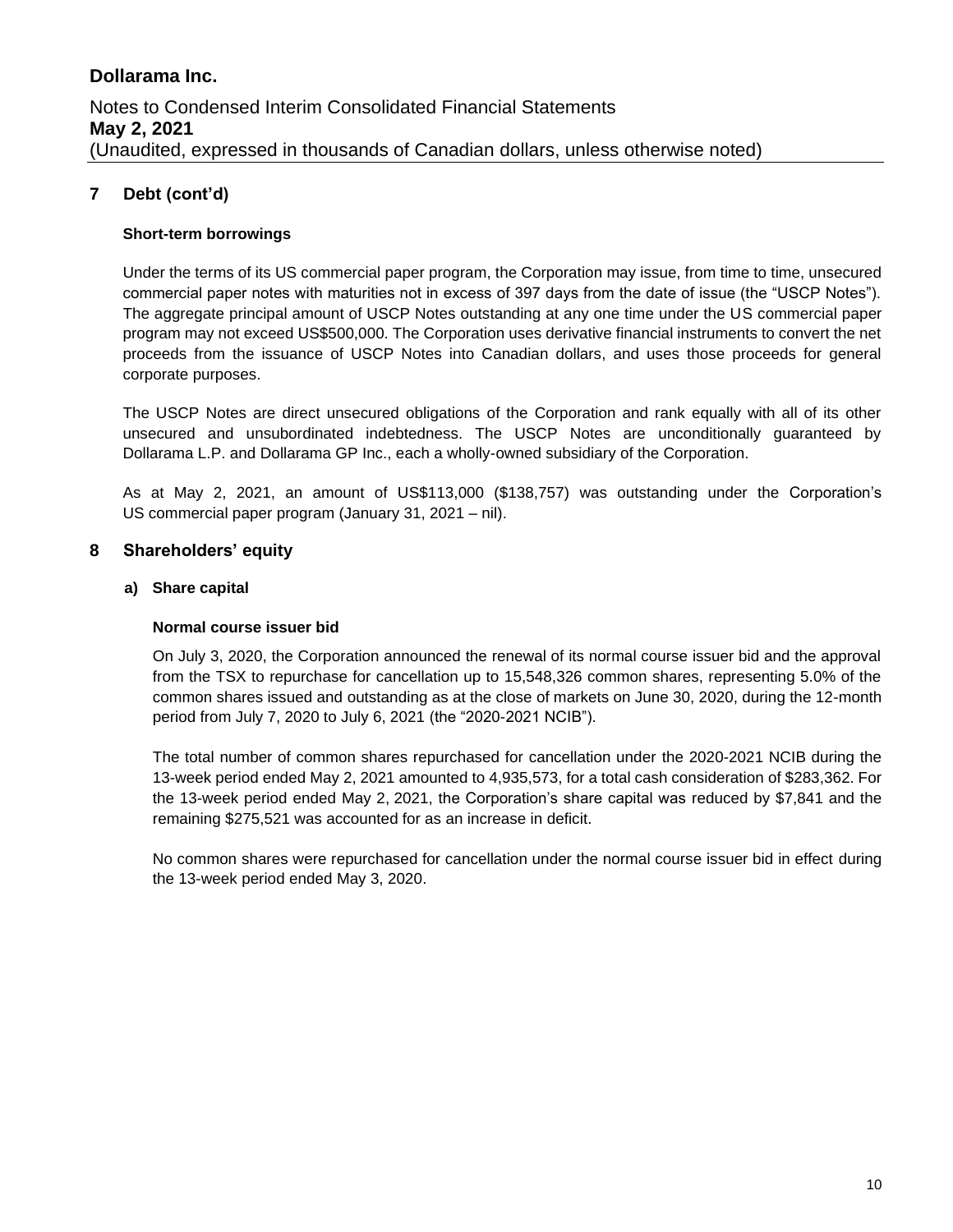#### **8 Shareholders' equity (cont'd)**

#### **b) Contributed surplus**

#### **Share-based compensation**

#### *Performance share units*

During the 13-week period ended May 2, 2021, the Corporation recognized a share-based compensation expense for PSUs of \$165.

Outstanding PSUs for the 13-week period ended on the date indicated below are as follows:

|                                                                       | May 2, 2021 |
|-----------------------------------------------------------------------|-------------|
| Outstanding – beginning of period<br>Granted <sup>(1)</sup><br>Vested | 103.953     |
| Outstanding – end of period                                           | 103,953     |

(1) Vesting varies from 0% to 200% depending on performance against the criteria at the end of the three-year performance period. See Note 3.

#### *Share options*

During the 13-week period ended May 2, 2021, the Corporation recognized a share-based compensation expense for share options of \$2,052 (May 3, 2020 – \$1,180).

Outstanding and exercisable share options for the 13-week periods ended on the dates indicated below are as follows:

|                                   | May 2, 2021                |                                               | May 3, 2020                |                                               |  |
|-----------------------------------|----------------------------|-----------------------------------------------|----------------------------|-----------------------------------------------|--|
|                                   | Number of<br>share options | Weighted<br>average<br>exercise<br>price (\$) | Number of<br>share options | Weighted<br>average<br>exercise<br>price (\$) |  |
| Outstanding - beginning of period | 4,229,500                  | 33.81                                         | 5,083,700                  | 26.99                                         |  |
| Granted                           | 396,000                    | 56.50                                         |                            |                                               |  |
| Exercised                         | (268, 300)                 | 26.76                                         | (190, 500)                 | 28.52                                         |  |
| Outstanding - end of period       | 4,357,200                  | 36.31                                         | 4,893,200                  | 26.93                                         |  |
| Exercisable – end of period       | 2,459,600                  | 27.73                                         | 3,623,300                  | 22.39                                         |  |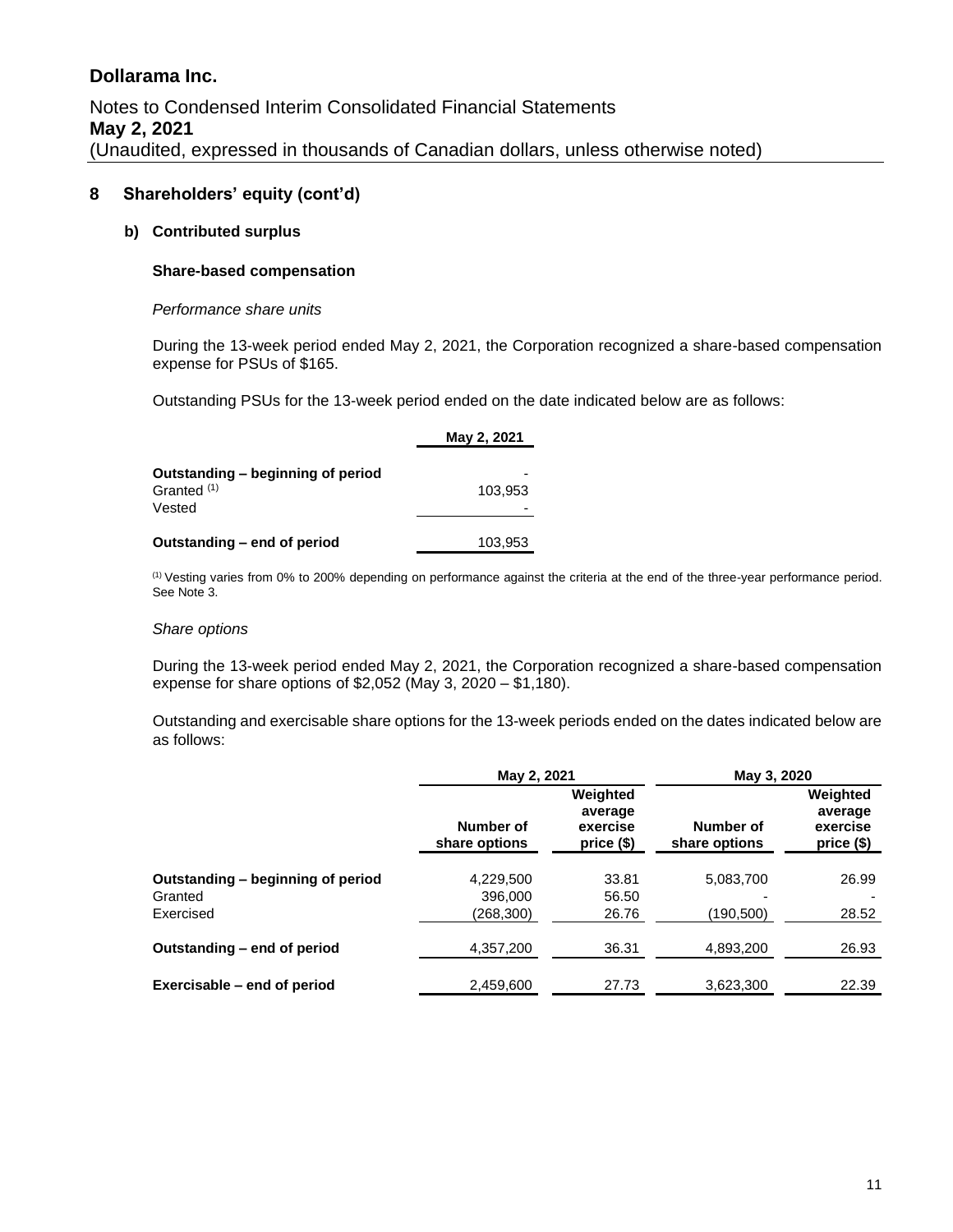# Notes to Condensed Interim Consolidated Financial Statements **May 2, 2021** (Unaudited, expressed in thousands of Canadian dollars, unless otherwise noted)

#### **8 Shareholders' equity (cont'd)**

Information relating to share options outstanding and exercisable as at May 2, 2021 is as follows:

|                             | Share options outstanding                            |                               |                                                  | Share options exercisable                            |                               |                                                  |  |
|-----------------------------|------------------------------------------------------|-------------------------------|--------------------------------------------------|------------------------------------------------------|-------------------------------|--------------------------------------------------|--|
| Range of<br>exercise prices | Weighted<br>average<br>remaining life<br>(in months) | Number of<br>share<br>options | Weighted<br>average<br>exercise price<br>$($ \$) | Weighted<br>average<br>remaining life<br>(in months) | Number of<br>share<br>options | Weighted<br>average<br>exercise price<br>$($ \$) |  |
| $$6.30 - $9.90$             | 8                                                    | 60,000                        | 7.06                                             | 8                                                    | 60,000                        | 7.06                                             |  |
| $$9.91 - $13.66$            | 23                                                   | 95.600                        | 11.85                                            | 23                                                   | 95.600                        | 11.85                                            |  |
| $$13.67 - $18.72$           | 35                                                   | 743.800                       | 14.83                                            | 35                                                   | 743.800                       | 14.83                                            |  |
| $$18.73 - $23.68$           | 47                                                   | 251,500                       | 23.68                                            | 47                                                   | 251,500                       | 23.68                                            |  |
| $$23.69 - $30.20$           | 59                                                   | 478.000                       | 30.20                                            | 59                                                   | 478.000                       | 30.20                                            |  |
| $$30.21 - $37.36$           | 71                                                   | 489.600                       | 37.36                                            | 71                                                   | 354,600                       | 37.36                                            |  |
| $$37.37 - $56.50$           | 102                                                  | 2,238,700                     | 47.77                                            | 88                                                   | 476,100                       | 46.15                                            |  |
|                             | 76                                                   | 4,357,200                     | 36.31                                            | 55                                                   | 2,459,600                     | 27.73                                            |  |

The weighted average fair value of the share options granted during the 13-week period ended on the date indicated below was estimated at the grant date based on the Black-Scholes option pricing model using the following assumptions:

|                                                           | May 2, 2021 |
|-----------------------------------------------------------|-------------|
|                                                           |             |
| Exercise price per share                                  | \$56.50     |
| Dividend yield                                            | 0.4%        |
| Risk-free interest rate                                   | 1.11%       |
| Expected life                                             | 6.1 years   |
| Expected volatility                                       | 26.8%       |
| Weighted average fair value of share options estimated at |             |
| the grant date                                            | \$15.30     |

The expected life is estimated using the average of the vesting period and the contractual life of the share options. Expected volatility is estimated based on weekly observations of the Corporation's publicly traded share price.

#### **9 Income taxes**

The income tax expense is recognized based on management's best estimate of the weighted average annual income tax rate expected for the full fiscal year. The statutory income tax rate for the 13-week period ended May 2, 2021 was 26.5% (May 3, 2020 – 26.7%). The Corporation's effective income tax rate for the 13-week period ended May 2, 2021 was 26.5% (May 3, 2020 – 29.7%).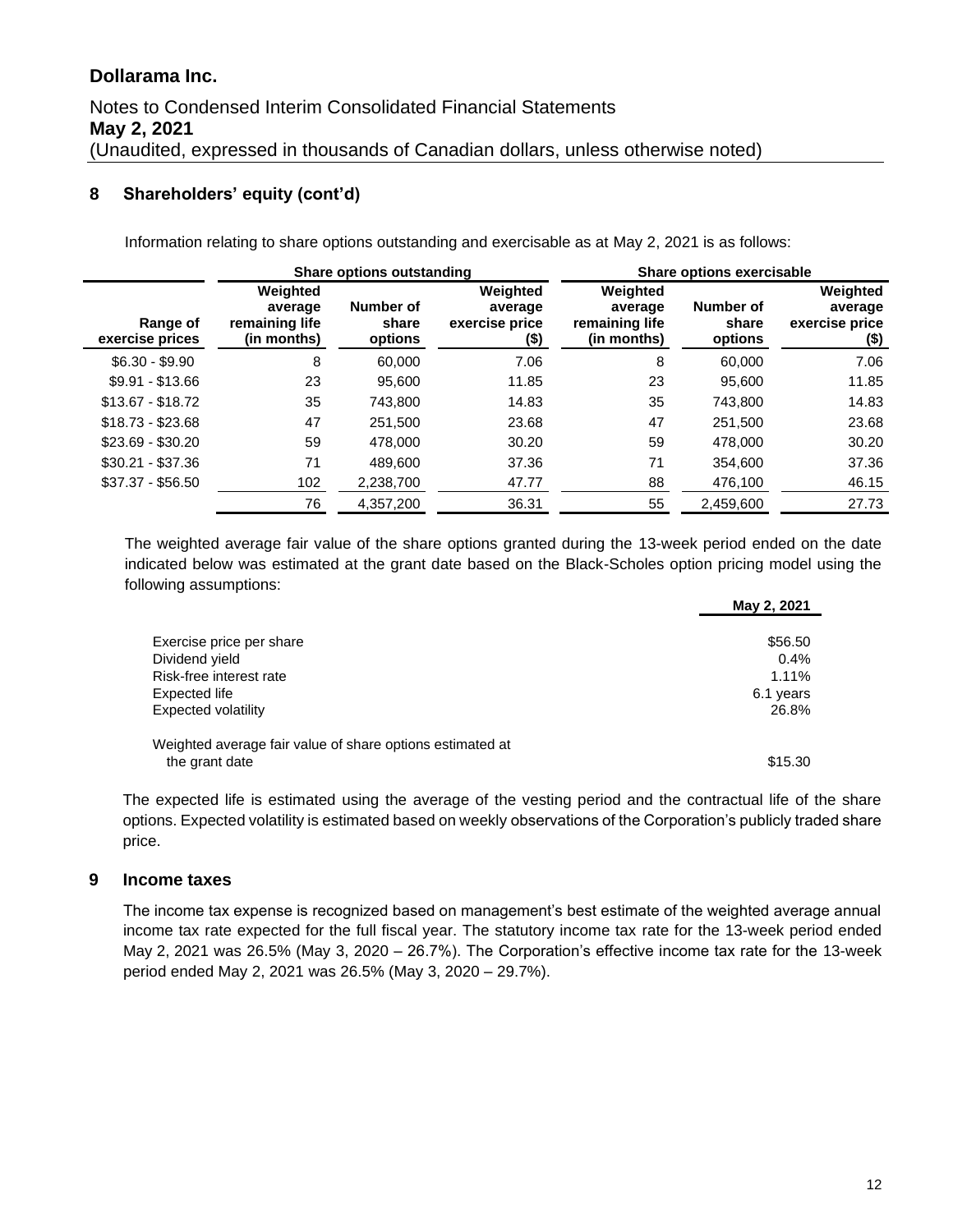### **10 Financial instruments**

The Corporation uses derivative financial instruments such as foreign exchange forward contracts and zero cost collar contracts to mitigate the risk associated with fluctuations in the U.S. dollar against the Canadian dollar, as well as bond forward contracts to mitigate the risk associated with fluctuations in interest rates. These derivative financial instruments are used for risk management purposes and are designated as hedges of future forecasted purchases of merchandise or hedges of U.S. dollar borrowings converted into Canadian dollar borrowings under the US commercial paper program and, in the case of bond forward contracts, as hedges of interest rates of future note issuances. Derivatives are only used for economic hedging purposes and not as speculative investments. However, where derivatives do not meet the hedge accounting criteria, they are classified as held for trading for accounting purposes and are accounted for at fair value through profit or loss. They are presented as current assets or liabilities to the extent they are expected to be settled within 12 months after the end of the reporting period, or non-current assets or liabilities if their maturity exceeds 12 months.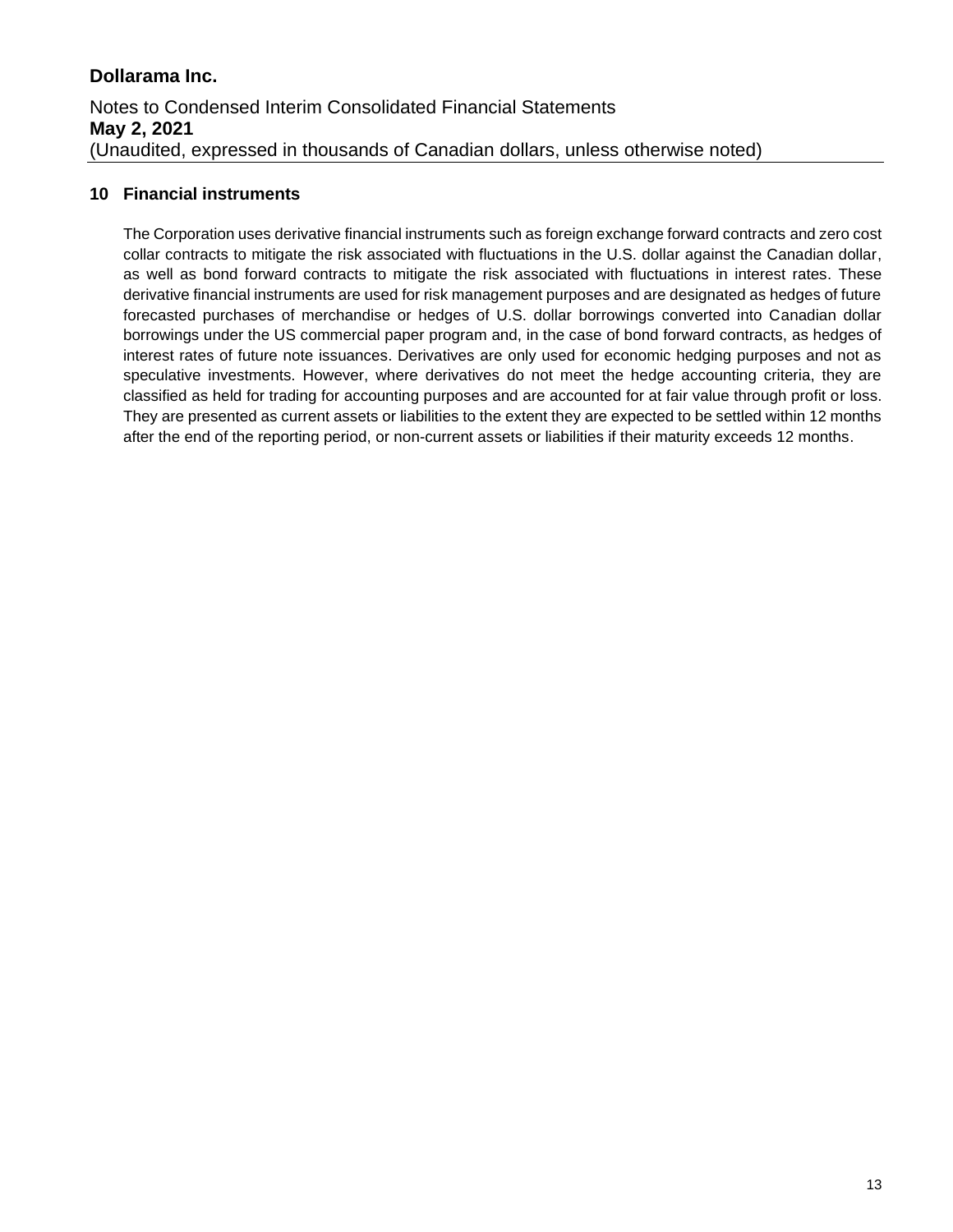# Notes to Condensed Interim Consolidated Financial Statements **May 2, 2021** (Unaudited, expressed in thousands of Canadian dollars, unless otherwise noted)

#### **10 Financial instruments (cont'd)**

A summary of the aggregate contractual nominal value, weighted average contract rate or interest rate, as applicable, statement of financial position location and estimated fair values of derivative financial instruments as at May 2, 2021 and January 31, 2021 is as follows:

|                                                                                                                | Contractual<br>nominal<br>value | Weighted<br>average<br>contract<br>rate/<br>Interest rate | Statement of<br>financial position                    | Fair value -<br>Asset (Liability)                        | Nature of<br>hedging<br>relationship |
|----------------------------------------------------------------------------------------------------------------|---------------------------------|-----------------------------------------------------------|-------------------------------------------------------|----------------------------------------------------------|--------------------------------------|
|                                                                                                                | USD/CAD<br>\$                   | USD/CAD/<br>Interest rate                                 | Location                                              | Significant other<br>observable<br>inputs (Level 2)<br>S | Recurring                            |
| As at May 2, 2021                                                                                              |                                 |                                                           |                                                       |                                                          |                                      |
| Hedging instruments for the<br>forecasted U.S. dollar<br>merchandise purchases<br>USD Foreign exchange forward |                                 |                                                           |                                                       |                                                          |                                      |
| contracts<br>USD Foreign exchange forward                                                                      | 580,000                         | 1.30                                                      | <b>Current liabilities</b>                            | (39, 284)                                                | Cash flow hedge                      |
| contracts<br>USD Zero cost collar contracts                                                                    | 13,000<br>48,000<br>641,000     | 1.24<br>$1.21^{(1)} - 1.32^{(2)}$                         | Non-current liabilities<br><b>Current liabilities</b> | (171)<br>(1, 198)<br>(40, 653)                           | Cash flow hedge<br>Cash flow hedge   |
| Hedging instruments for the<br><b>US commercial paper</b><br>program                                           |                                 |                                                           |                                                       |                                                          |                                      |
| USD Foreign exchange forward<br>contracts                                                                      | 38,000                          | 1.23                                                      | Current assets                                        | 34                                                       | Cash flow hedge                      |
| USD Foreign exchange forward<br>contracts                                                                      | 75,000<br>113,000               | 1.24                                                      | <b>Current liabilities</b>                            | (841)<br>(807)                                           | Cash flow hedge                      |
| <b>Hedging instruments for the</b><br>forecasted fixed rate note<br><b>issuances</b>                           |                                 |                                                           |                                                       |                                                          |                                      |
| CAD Bond forward sale<br>contracts                                                                             | 394,000                         | 1.04%                                                     | <b>Current assets</b>                                 | 1,559                                                    | Cash flow hedge                      |
| <b>Total</b>                                                                                                   | 1,148,000                       |                                                           |                                                       | (39, 901)                                                |                                      |
| As at January 31, 2021                                                                                         |                                 |                                                           |                                                       |                                                          |                                      |
| Hedging instruments for the<br>forecasted U.S. dollar<br>merchandise purchases                                 |                                 |                                                           |                                                       |                                                          |                                      |
| USD Foreign exchange forward<br>contracts<br>USD Foreign exchange forward                                      | 30,000                          | 1.26                                                      | <b>Current assets</b>                                 | 420                                                      | Cash flow hedge                      |
| contracts<br>USD Foreign exchange forward                                                                      | 20,000                          | 1.26                                                      | Non-current assets                                    | 314                                                      | Cash flow hedge                      |
| contracts<br>USD Zero cost collar contracts                                                                    | 535,000                         | 1.33                                                      | <b>Current liabilities</b>                            | (25, 784)                                                | Cash flow hedge                      |
| USD Zero cost collar contracts                                                                                 | 9,000<br>24,000<br>618,000      | $1.24^{(1)} - 1.32^{(2)}$<br>$1.25^{(1)} - 1.30^{(2)}$    | <b>Current liabilities</b><br><b>Current assets</b>   | (37)<br>48<br>(25, 039)                                  | Cash flow hedge<br>Cash flow hedge   |

<sup>(1)</sup> Average put strike

<sup>(2)</sup> Average call strike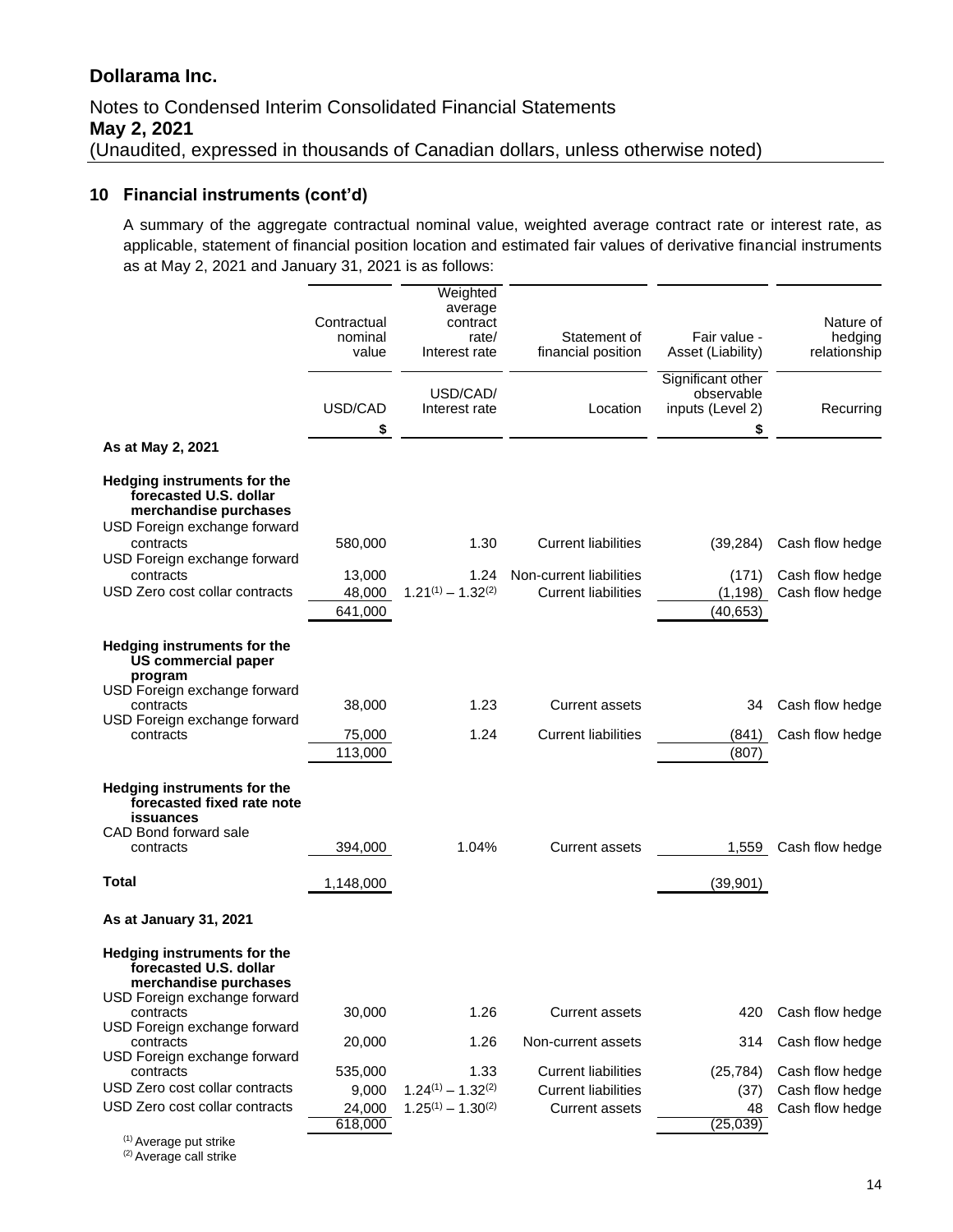# Notes to Condensed Interim Consolidated Financial Statements **May 2, 2021** (Unaudited, expressed in thousands of Canadian dollars, unless otherwise noted)

#### **10 Financial instruments (cont'd)**

For the 13-week period ended May 2, 2021, accumulated fair value losses of \$9,345 (May 3, 2020 – accumulated fair value gains of \$3,053) on foreign exchange forward contracts and USD zero cost collar contracts recorded in the carrying value of inventory were reclassified from inventory to the condensed interim consolidated statement of net earnings and comprehensive income and recorded in the cost of sales.

#### **11 Earnings per common share**

Diluted net earnings per common share for the 13-week periods ended on the dates indicated below were calculated by adjusting the weighted average number of common shares outstanding to assume conversion of all dilutive potential common shares as follows:

|                                                                                                                                       | May 2,<br>2021 | May 3,<br>2020 |
|---------------------------------------------------------------------------------------------------------------------------------------|----------------|----------------|
| Net earnings attributable to shareholders of the Corporation and used to<br>determine basic and diluted net earnings per common share | \$113,574      | \$86,079       |
|                                                                                                                                       |                |                |
| Weighted average number of common shares outstanding during<br>the period <i>(thousands)</i>                                          | 309,400        | 310.281        |
| Assumed share options exercised (thousands)                                                                                           | 1,342          | 1,793          |
| Weighted average number of common shares for                                                                                          |                |                |
| diluted net earnings per common share (thousands)                                                                                     | 310,742        | 312,074        |
| Diluted net earnings per common share                                                                                                 | \$0.37         | \$0.28         |

As at May 2, 2021, 1,726,000 share options have an anti-dilutive effect since the average market price of the underlying shares was lower than the sum of the exercise price and the unearned shared-based compensation of those share options under the treasury stock method (May 3, 2020 – 1,080,600).

#### **12 Related party transactions**

#### **a) Rossy family**

As at May 2, 2021, the outstanding balance of lease liabilities owed to entities controlled by the Rossy family totalled \$40,682 (January 31, 2021 – \$44,110).

Rental expenses charged by entities controlled by the Rossy family but not included in lease liabilities totalled \$1,762 for the 13-week period ended May 2, 2021 (May 3, 2020 – \$1,670).

These transactions were measured at cost, which equals fair value, being the amount of consideration established at market terms.

#### **b) Dollarcity**

In 2013, Dollarama International, the Corporation's wholly-owned subsidiary, entered into a licensing and services agreement with Dollarcity (the "LSA"). As at May 2, 2021, the account receivable from Dollarcity for the goods sold, assets licensed, and services provided under the LSA totalled \$17,543 (January 31, 2021 – \$14,752), which amount is partly guaranteed by a letter of credit up to US\$10,000 (\$12,287) (January 31, 2021 – US\$10,000 (\$12,777)). For the 13-week period ended May 2, 2021, the goods sold to Dollarcity that are shipped directly from the Corporation's warehouses amounted to \$8,193 (May 3, 2020 – \$4,737).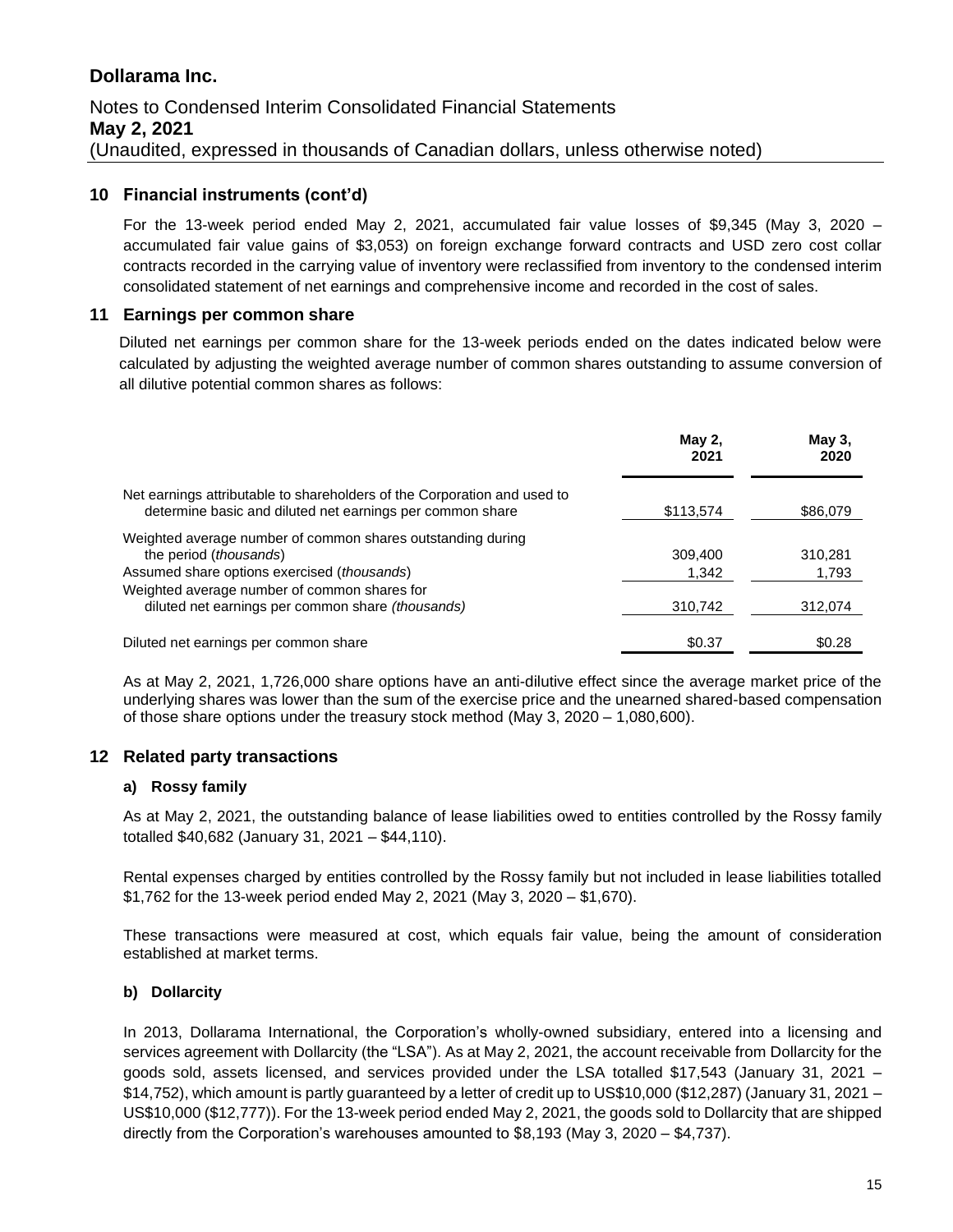### **12 Related party transactions (cont'd)**

Under the Stockholders Agreement dated August 14, 2019, Dollarcity's founding stockholders have a put right pursuant to which they can require, in certain circumstances, that Dollarama International purchase shares of Dollarcity held by them at fair market value. This right is exercisable in the ordinary course commencing on October 1, 2022, and is subject to certain transaction size thresholds, required ownership thresholds and freeze periods, among other conditions and restrictions. This right may also be exercised upon the occurrence of certain extraordinary events, including a change in control of the Corporation and a sale of Dollarcity.

#### **13 Expenses by nature included in the condensed interim consolidated statement of net earnings and comprehensive income**

|                                                                | <b>May 2,</b><br>2021 | May 3,<br>2020 |
|----------------------------------------------------------------|-----------------------|----------------|
|                                                                |                       |                |
| Cost of sales                                                  |                       |                |
| Cost of goods sold, labour, transport and other costs          | 513,047               | 459,230        |
| Occupancy costs                                                | 37,759                | 36,517         |
| Total cost of sales                                            | 550,806               | 495,747        |
| Depreciation and amortization                                  |                       |                |
| Depreciation of property, plant and equipment and right-of-use |                       |                |
| ases <sup>(1)</sup>                                            | 66,481                | 59,859         |
| Amortization of intangible assets                              | 4.921                 | 4.116          |
| Total depreciation and amortization                            | 71,402                | 63,975         |
|                                                                |                       |                |

(1) Includes depreciation expenses relating to the warehouses and distribution center totalling \$2,799 (May 3, 2020 – \$2,962)

| <b>Employee benefits</b> | 124.894 | 106,970 |
|--------------------------|---------|---------|
|                          |         |         |